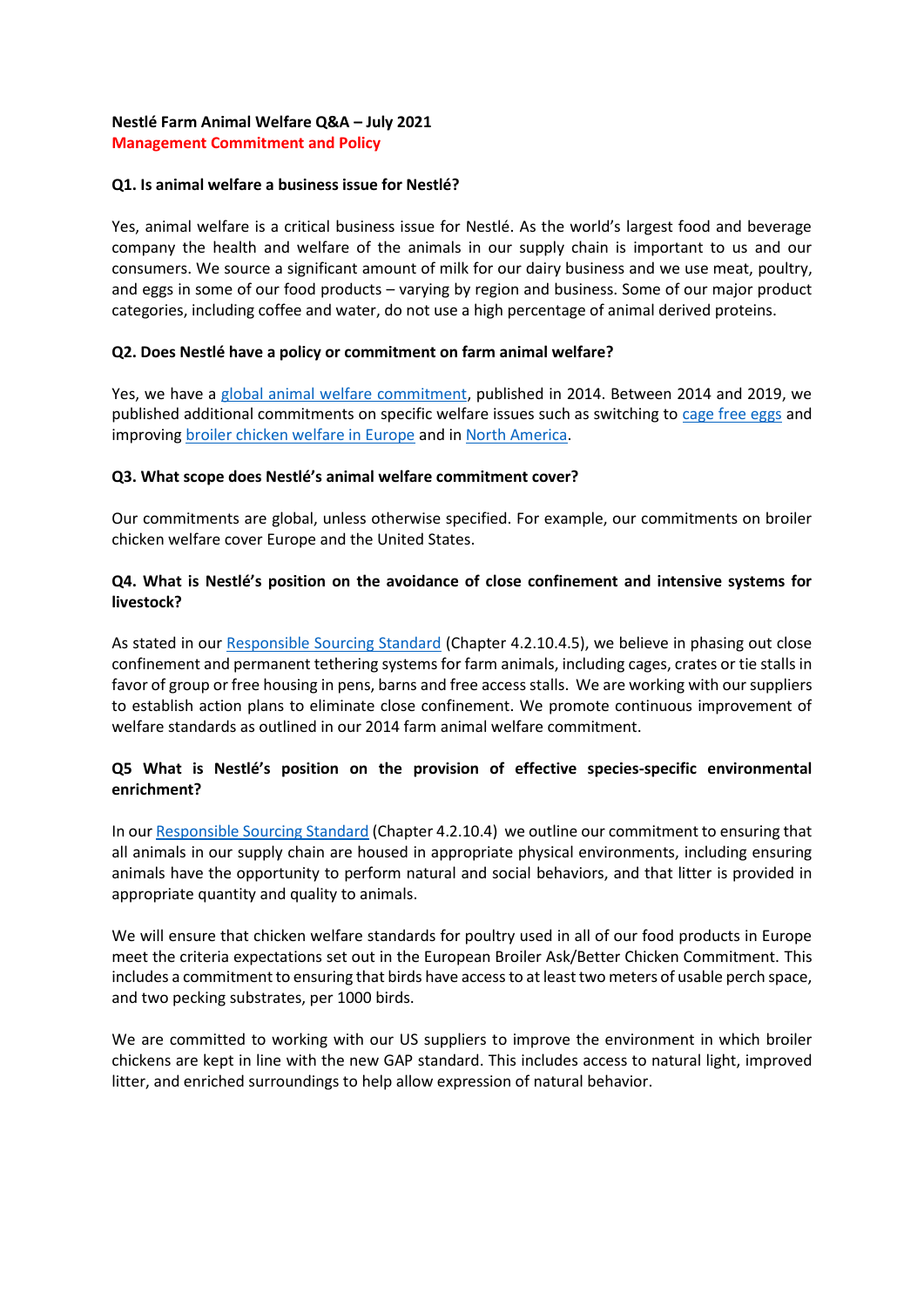### **Q6. What is Nestlé's position on using farm animals subject to genetic engineering or cloning and/or their progeny or descendants in Nestle products?**

We do not produce any products or use any ingredients from farm animals or their offspring that have been subject to genetic engineering or cloning. We prohibit farmers within our supply chains from using cloned or genetically modified animals and their derivatives. Our Responsible Sourcing Standard specifies this, which applies globally.

### **Q7. What is Nestlé's position on growth promoting substances?**

Nestlé does not support the use of veterinary medicines with performance enhancing effects in farm animals for the purposes of growth promotion. Any use of such medicines for purely therapeutic purposes should only be carried out under veterinarian advice.

Regulations and opinions on the use of performance enhancing medication vary significantly around the world. We will not advocate for the approval of performance enhancers in countries where they are not currently permitted for use.

Our 2014 Farm Animal Welfare Commitment includes a phase out of growth promoters and the responsible use of antibiotics.

# **Q8. What is Nestlé's position on the reduction or avoidance of antibiotics for prophylactic use in farm animals?**

The appropriate use of antimicrobials is essential for protecting human and animal health, and for ensuring correct standards of animal welfare. We share concerns over the emergence of antimicrobial resistance. As stated in our Nestlé Responsible Sourcing Standard, the use of antimicrobials should take place under veterinary prescription for therapeutic purposes. The prophylactic use of antimicrobials should be limited to the strictest minimum amount required, timed to prevent outbreaks of contagious diseases. Our 2014 Farm Animal Welfare Commitment includes provisions for the "responsible use of antibiotics".

We oppose the use of antimicrobials for growth promotion in animals. We also oppose the use of antimicrobials categorized by the World Health Organization as "critically important" or "highly important" for human use, which are not approved for veterinary use.

To help address antimicrobial resistance, we endorse international efforts, including the tripartite (FAO-OIE-WHO) approach to promote the responsible use of antimicrobial agents, aimed at minimizing the development of antimicrobial resistance. Alongside this, we continue to work with our suppliers to support practices and innovations that reduce the need to use antimicrobials in our supply chain, while maintaining animal welfare.

#### **Q9. What is Nestlé's position on the avoidance of painful procedures for farm animals?**

As stated in our [Responsible Sourcing Standard,](https://www.nestle.com/asset-library/documents/library/documents/suppliers/nestle-responsible-sourcing-standard-english.pdf) we require our suppliers to avoid using painful procedures for farm animals and to review and use alternatives where possible. Where painful procedures cannot be avoided, veterinarian support is needed, and pain should be managed using anesthesia and analgesia where available. Our Standard also states that farmers should phase out tail docking (cattle & pigs), dehorning, disbudding without anesthesia and analgesia, castration without anesthesia and analgesia (cattle & pigs), and non-therapeutic beak trimming (laying hens). The phase out of these practices is also clearly stated in our 2014 Nestlé Farm Animal Welfare Commitment.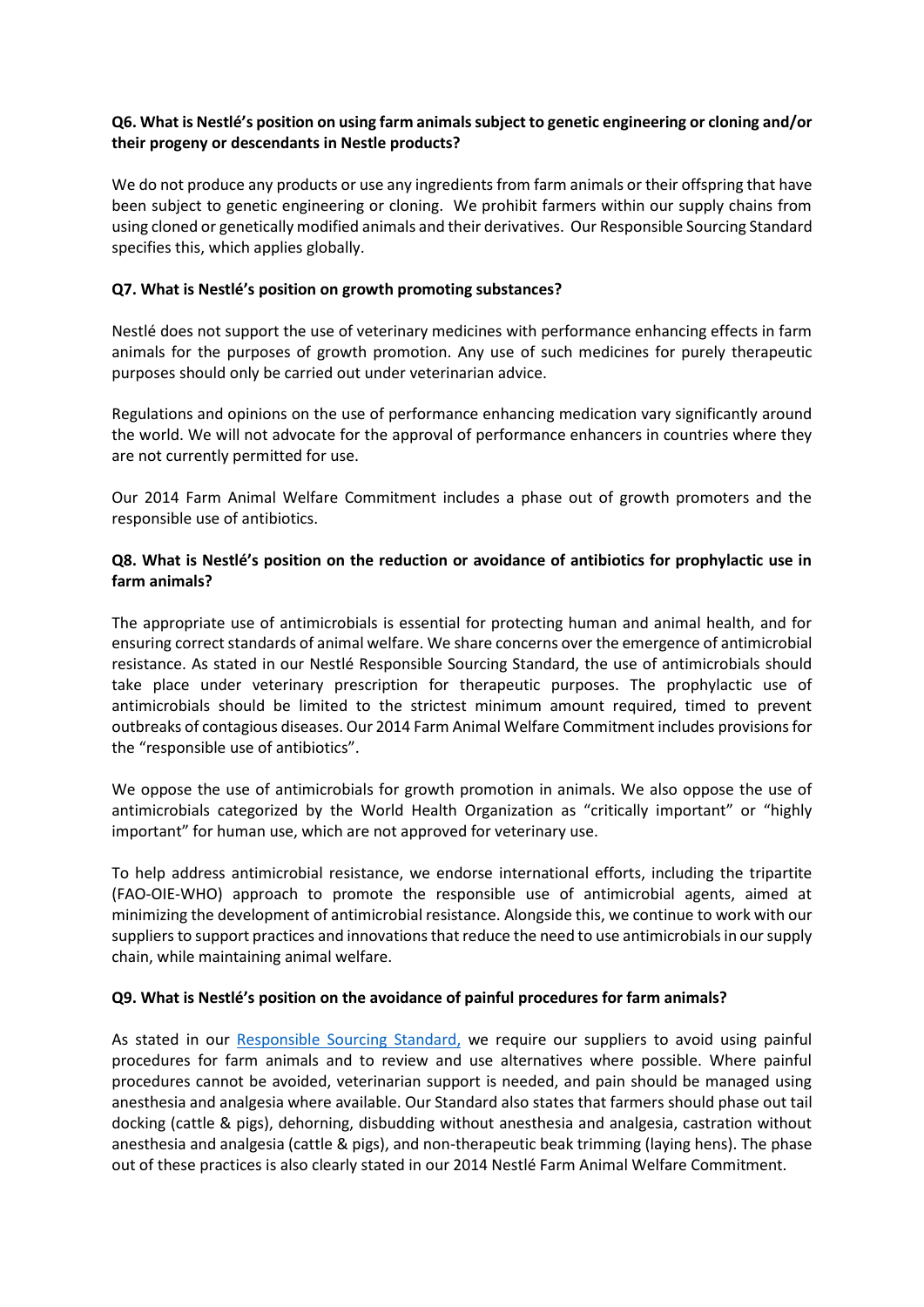# **Q10. What is Nestlé's position on the avoidance of meat from animals that have not been subjected to pre-slaughter stunning? Do you also have a position on avoiding ingredients from finfish that have not been rendered insensible?**

Our [Responsible Sourcing Standard](https://www.nestle.com/asset-library/documents/library/documents/suppliers/nestle-responsible-sourcing-standard-english.pdf) sets out our requirement that for chickens, farmers should stop live shackle slaughter and implement Low Atmospheric Pressure Stunning or Controlled Atmosphere Killing – multi-stage or with inert gas. Non-stun slaughter is currently permitted in certain regions where it is legally required. On a global basis, Nestlé supports the principle of pre-slaughter stunning and the five freedoms of animal welfare. This is reflected in the minimal incidence of animals which have not been pre-slaughtered stunned in our supply chain. For 2020: based on a survey conducted in 2021, we estimate that 100% of our beef, pork and broiler supply is subject to pre-slaughter stun.

### **Q11. What is Nestlé's position on long distance live transportation of animals?**

The welfare of animals at all stages of our supply chain, including during transport, is important to us. Requirements on live transportation form part of our publicly availabl[e Responsible Sourcing Standard](https://www.nestle.com/asset-library/documents/library/documents/suppliers/nestle-responsible-sourcing-standard-english.pdf) (Chapter 3.3.3). In addition to following all local laws and regulations regarding transportation, our standard lays out the minimum requirements we expect our suppliers to follow, covering equipment, space, water, feed, and loading.

### **Governance and Management**

### **Q12. Who is in charge of overseeing animal welfare at Nestlé?**

Nestlé's Executive Director for Operations has responsibility for overseeing farm animal welfare. All employees are required to uphold Nestlé's values of respect, including respect for animals.

#### **Q13. What are Nestlé's objectives and targets for managing farm animal welfare?**

We have made several time bound public objectives for improving farm animal welfare, such as our commitments on [cage free eggs](https://www.nestle.com/asset-library/documents/creating-shared-value/facts-figures-leaflet/nestle-cage-free-eggs-2025.pdf) and improve[d broiler chicken welfare in Europe](https://www.nestle.com/media/news/higher-chicken-welfare-standards-europe) an[d North America.](https://www.nestleusa.com/media/pressreleases/animal-welfare-broiler-chicken-commitment) Work continues on other important issues based on our public [global animal welfare commitment,](https://www.nestle.com/asset-library/documents/creating%20shared%20value/rural_development/nestle-commitment-farm-animal-welfare.pdf) including the elimination of on farm practices such as close confinement.

#### **Q14. Does Nestlé report on its performance against its animal welfare policy and/or objectives?**

Yes, we report publicly on specific commitments and policies. For instance [Nestlé recently reported](https://www.nestle.com/media/news/nestle-joins-eu-cage-free-egg-call)  [that we are now using only cage-free eggs in all our](https://www.nestle.com/media/news/nestle-joins-eu-cage-free-egg-call) food products in Europe and the USA, meeting a pledge made in 2017. For more information on our progress against our targets please see our most recen[t Creating Shared Value Report,](https://www.nestle.com/sites/default/files/2021-03/creating-shared-value-report-2020-en.pdf) as well as the relevan[t raw materials pages](https://www.nestle.com/csv/responsible-sourcing-raw-materials) of our website.

# **Q15. What are Nestlé's internal processes for ensuring farm animal welfare policies and commitments are implemented effectively?**

Nestlé has a global steering group overseeing policy, advocacy, responsible sourcing and operational implementation and progress on animal welfare. This meets four times per year, supplemented by additional discussions where required. We report on progress against public commitments.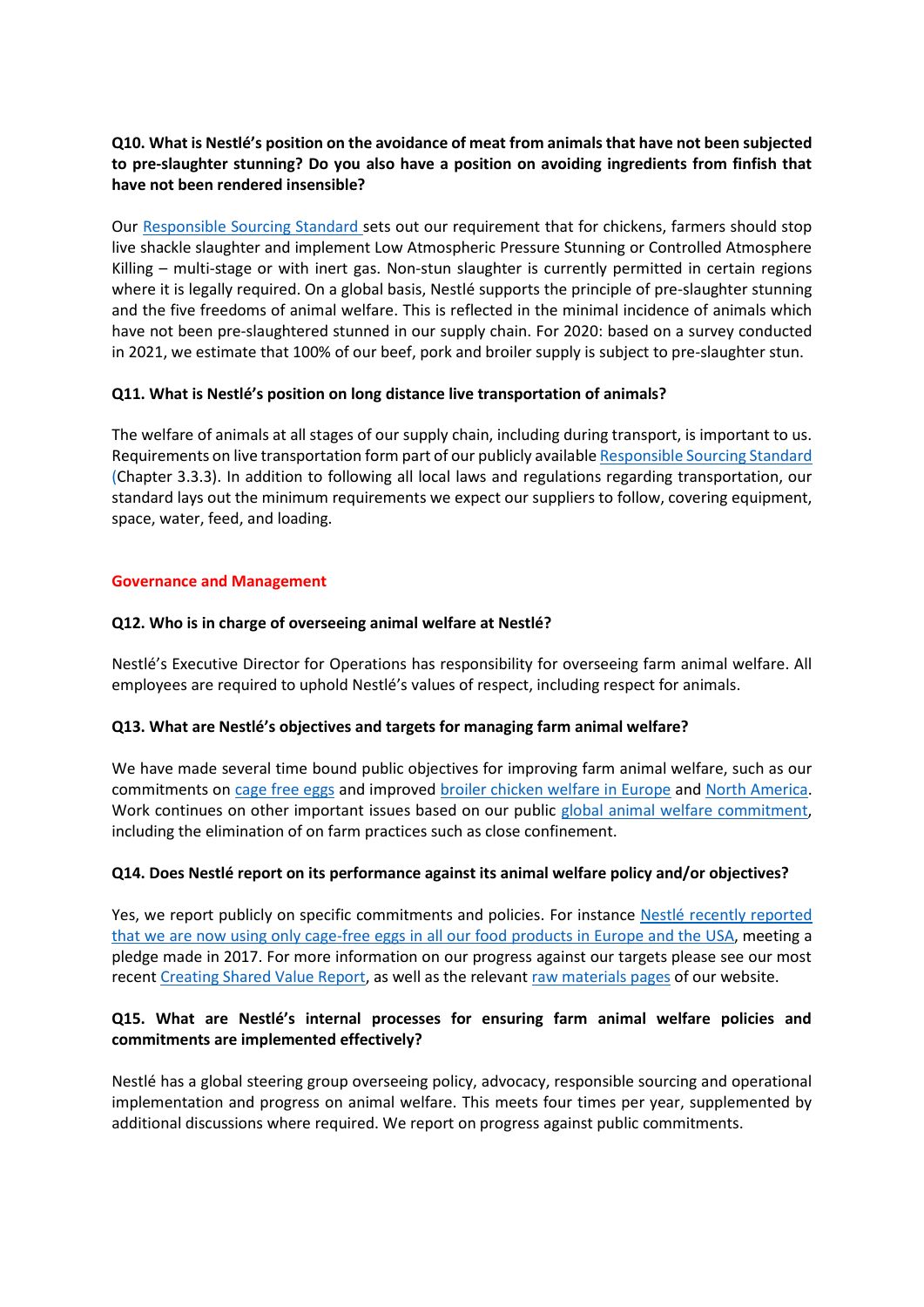We train our buyers on responsible sourcing and we assess our suppliers against our Responsible Sourcing Standard, which includes requirements on animal welfare, labour practices and environmental impact. We engage with independent auditors such as SGS and Bureau Veritas, who carry out farm assessments using a responsible sourcing assessment tool. If these assessments find that our suppliers are in breach of the Nestlé Responsible Sourcing Standard and do not commit to actions to remediate gaps, then we reserve the right to review commercial relationships.

Nestlé also has an official partnership with the not-for-profit organization Compassion in World Farming (CIWF), which supports us on topics related to animal welfare. For example, CIWF leads a twice-yearly dedicated internal training session on animal welfare for Nestlé staff working with animal products.

### **Q16. How does Nestle implement its animal welfare policy through the supply chain?**

Implementation of the requirements laid out in our Responsible Sourcing Standard, including on animal welfare, are mandatory for our suppliers. Nestlé's global Responsible Sourcing team works with suppliers to organize farm assessments. These identify practices at farm level and assess if and how far they comply with our Responsible Sourcing Standard. We are also increasingly working with suppliers to fund impactful and innovative projects supporting advancements in animal welfare (see Q18). The objective with such projects is to go beyond standard farm assessments and be part of the "solution", supporting suppliers and farmers in their transformation journey.

# **Q17. Does Nestle require adherence to farm animal welfare schemes to a prescribed standard in its supply chain?**

We work on improving farm animal welfare in our supply chain through specific public commitments and pilot projects. Farm-level assurance standards do form part of our supply chain alongside our own Responsible Sourcing standard, although we do not currently require the use of such schemes by our suppliers. As part of our commitments on [cage free eggs](https://www.nestle.com/asset-library/documents/creating-shared-value/facts-figures-leaflet/nestle-cage-free-eggs-2025.pdf) and improved broiler chicken welfare in [Europe](https://www.nestle.com/media/news/higher-chicken-welfare-standards-europe) and [North America](https://www.nestleusa.com/media/pressreleases/animal-welfare-broiler-chicken-commitment) we are reviewing on a regional basis which farm animal welfare schemes best apply.

#### **Innovation and Leadership**

# **Q18. Is Nestle investing in projects to advance farm animal welfare practices in the industry?**

We partner with our suppliers and other industry stakeholders in value-adding projects. These projects aim to improve animal welfare and the environmental sustainability of livestock production. As a company, we do not only want to identify the issues; we also want to be part of the solution.

Recent examples include:

• **Assessing the welfare impacts of outdoor rearing pigs in Portugal:** In 2021, Nestlé, in collaboration with a supplier, began a project to monitor and assess the impact of changing the birthing and rearing system for pigs from a conventional commercial farming system to an outdoor born and reared system. The project is ongoing and will use a set of Compassion in World Farming (CIWF) Pig Welfare Outcomes to measure and assess the difference between the conventional and outdoor reared systems. The outcomes and learnings from this pilot will be used to set Nestlé's roadmap to improving pig welfare, and it is also our intention to support the conversion of some of our conventional pig production volume to outdoor bred.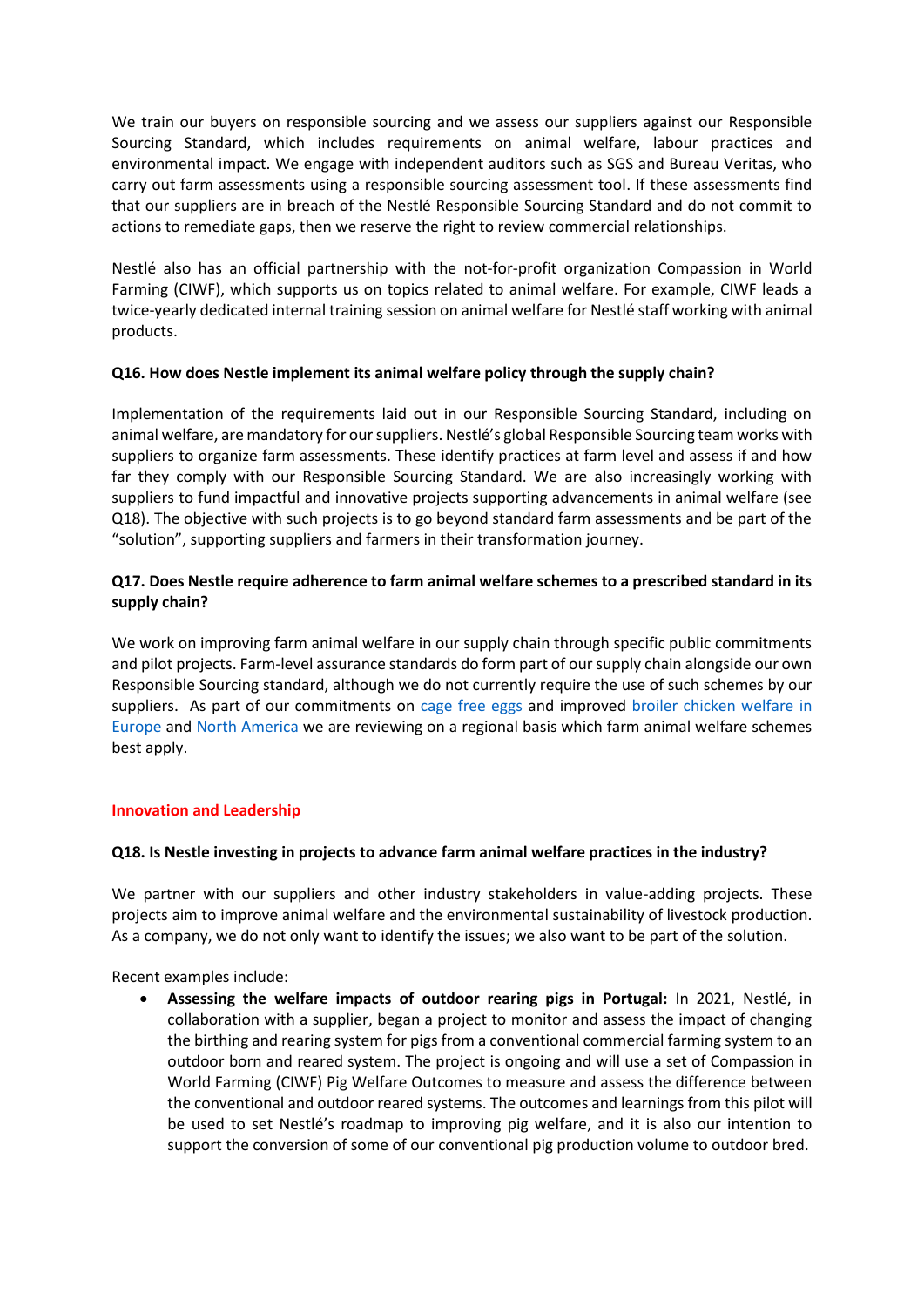- **Adding our voice to the call for EU cage-free egg:** Having achieved our target of using only cage-free eggs in all our food products in Europe, we recently partnered with Compassion in World Farming and leading food companies in calling on EU Policy makers to phase out the use of cages in animal farming, starting with laying hens. You can read more about this [here.](https://www.nestle.com/media/news/nestle-joins-eu-cage-free-egg-call)
- **GCAW membership:** Nestlé are active members of the [Global Coalition for Animal Welfare](https://www.gc-animalwelfare.org/)  [\(GCAW\),](https://www.gc-animalwelfare.org/) an industry-led collaboration aimed at advancing animal welfare globally, and we participate in the pig and poultry working groups.

#### **Q19. What awards has Nestle received for its work on farm animal welfare?**

Nestlé received the 2018 Good Egg award from Compassion in World Farming (CIWF) for our commitment on sourcing cage free eggs worldwide by 2025.

#### **Q20. Does Nestle promote higher farm animal welfare to consumers through education and/or awareness-raising activities?**

For our Thomy brand of mayonnaise, Nestlé communicates our use of free-range eggs as ingredients in appropriate markets. (See for examples - [https://www.thomy.ch/fr/nos-engagements\)](https://www.thomy.ch/fr/nos-engagements)

In Brazil, Nestlé Ninho Organic is using technology and sensors to monitor the conditions of every single cow, ensuring all animals are treated individually and signs of discomfort or pain which often translate into changes of postures and productions are rapidly identified. Nestlé Brazil is communicating on this pioneering project both on our [website](https://www.ninho.com.br/produtos/ninho-organico) and in a [YouTube](https://www.youtube.com/watch?v=Km9x9TnkdKc) video, making direct reference to animal welfare.

# **Q21. What is Nestlé's position on promoting non-animal devised protein products alongside animal protein products? Through this, are you aiming to reduce or substitute a proportion of the animal protein you sell?**

Whether they come from plant based or animal sources, our aim is to source sustainably and efficiently produced agricultural raw materials for use as ingredients. Alternative proteins can be produced through an efficient use of resources (e.g. land and water) and have a role to play in delivering increasingly sought-after protein-rich diets. To meet this evolving consumer demand, we are investing in plant-based alternatives for some of our food and beverage portfolio. At the same time, we continue to offer products using animal proteins and to work on improving the sustainability of their production through, for example, supporting the cross industry Dairy Sustainability Framework (DSF) where Nestlé is a significant and active member.

For more detail on Nestlé and plant-based protein, see below for a selection of recent stories from our website:

[Sweet Earth launches plant-based hot dogs and new Awesome Burger with fava and hemp](https://www.nestle.com/media/news/sweet-earth-plant-based-hot-dogs-awesome-burger-fava-hemp) [Embracing plant-based](https://www.nestle.com/stories/healthy-food-meatless-meals-flexitarian-nutrition-needs)

#### **Performance Reporting and Impact**

Nestlé recently conducted a representative survey with our dairy, meat, poultry, and egg suppliers to map out animal welfare practices in our supply chain. The data collected are not exhaustive. The information provides a snapshot of expected supplier performance taking into account significant regional variations - based on differing regulatory regimes and farming practices.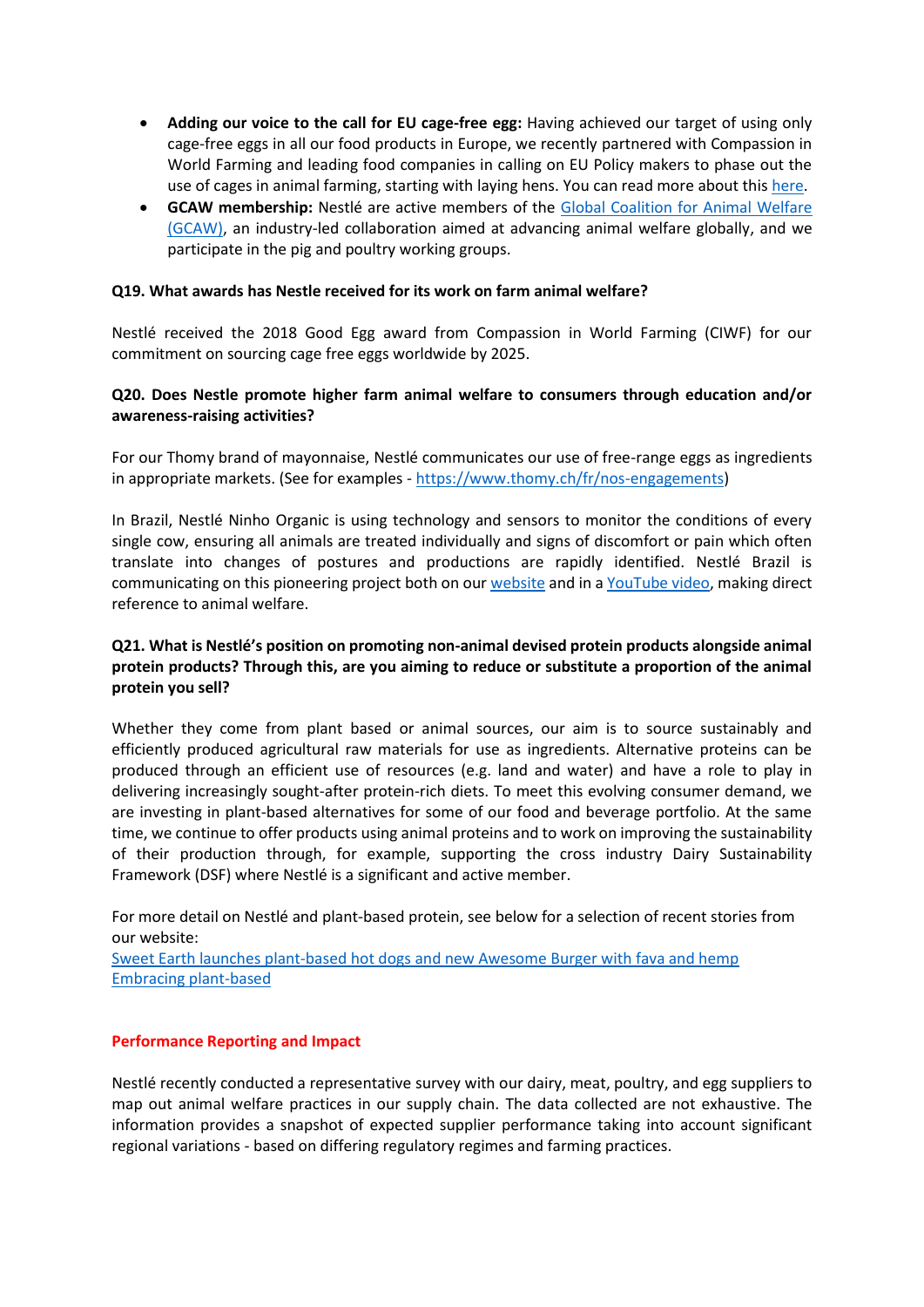### **Q22. What proportion of animals for your own-brand products in your global supply chain are free from confinement (i.e. those in barn, free range, indoor group housed, outdoor bred/reared)?**

The use of confinement systems varies significantly depending on local regulations, practices, and the type of animal.

In 2017, Nestlé made a formal global commitment regarding the confinement of laying hens and the use of [cage free eggs.](https://www.nestle.com/asset-library/documents/creating-shared-value/facts-figures-leaflet/nestle-cage-free-eggs-2025.pdf) The current implementation of this commitment varies regionally. In Europe, since August 2020, 100% of our supply is Cage-Free. In the US we also reached our target of 100% of our supply being cage Cage-Free in2020. Our latest survey indicates that we are continuing to move towards our 2025 commitment of sourcing 100% cage free eggs. The proportion of cage free globally has now increased to 70%. By 2025, our commitment is to reach 100%.

Regarding pig production, and more precisely sow housing, regulatory changes are influencing the situation. In Europe, Canada, and an increasing number of states in the US, individual confinement of sows, 4 weeks after service, is now illegal. This is not the case in other major pig producing countries, regions, and states. As a company, we support the adoption of open sow housing systems.

Based on the data gathered from our survey, our estimate is that globally, around 56% of our pork volume now comes from open sow housing systems (4 weeks after service).

### **Q23. What proportion of animals in your global supply chain are provided with effective speciesspecific enriched environments?**

Our latest surveys have gathered data on the use of enrichments across our supply chain.

Our pork suppliers have introduced enrichments such as chains, ropes, and toys, as well as increasing the use of loose bedding in their systems. Our survey data suggests that 62% of the pigs in our supply chain are being reared with at least one form of enrichment.

Our chicken meat suppliers have started to introduce perches, straw bales, and supplementary grain into their systems. 32% of our laying hens have their environment enriched with a wide variety of devices including perches, dust bathing boxes, scratch rails and pecking objects. This has increased from 23% in 2019.

Our fresh milk producers reported that 74% of their systems included enrichment in 2020 (e.g. access to grazing, loafing areas, access to cow brushes) and our dairy ingredient producers provided enrichment to 92% of their livestock. These figures have increased from 69% and 87% respectively

# **Q24. What proportion of animals in your global supply chain do not undergo painful procedures?**

In conventional producing systems, farmers perform procedures such as tail docking for pigs or carry out pig castration to avoid cases of tail biting (pigs are naturally curious and in intensive systems will play / chew each other's tails) and meat quality defects (boar taint).

As defined in our Responsible Sourcing Standard, we believe in avoiding painful procedures for animals wherever possible. Producers should carefully review and, where possible, use alternatives. We are financially supporting projects that test environmental enrichment devices both in Europe and in North America. These projects aim to create a more interesting / interactive environment for the animals, therefore reducing the need for painful procedures like tail docking.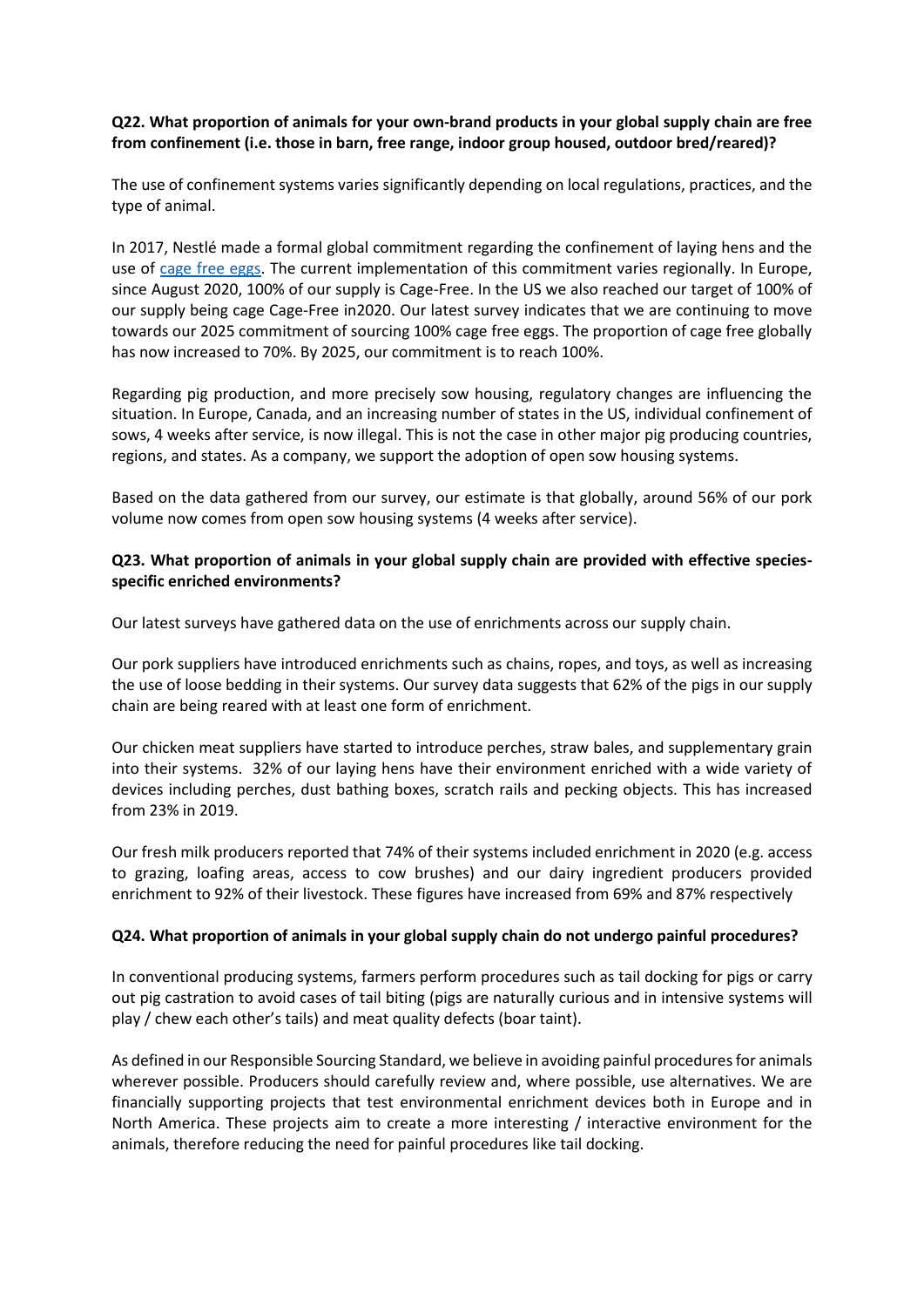The same approach applies to pig castration. In France, we are financially supporting farmers who are currently testing management approaches that end the need to castrate pigs. We also source from European suppliers and countries (e.g. Spain) that have already stopped castration.

Our survey data suggests that 25% to 27% of pigs were free from tail docking. Both our fresh milk and dairy ingredients suppliers report that over 99% of our herds are not tail docked.

Over 94% of the cows in our dairy ingredients supply chain are now disbudded, rather than being subject to the more severe process of dehorning. This has increased from 90% in 2020. The percentage of animals in that supply chain that were dehorned in the last 12 months has reduced further.

### **Q25. What proportion of animals in your global supply chain are subject to pre-slaughter stunning?**

Pre-slaughter stunning is an important process to avoid pain during slaughter. On a global basis, Nestlé supports the stunning of animals before slaughter. Our supplier survey data sample for 2020 indicates that 100% of our beef, pork and broiler supply is subject to pre-slaughter stun.

### **Q26. What proportion of animals in your global supply chain are ineffectively stunned, i.e. are subject to back-up or repeat stunning?**

Reporting of this data has now been introduced and we are building this dataset.

Our results for 2019 indicated that between 0 and 0.22% of pigs required a back-up stun. This was very similar in 2020 at only 0.23%. The figure for beef cattle has reduced from 0.69% to 0.09%. Our broiler producers reported that similar levels to their 2019 figure of 0.83%, with only 1.04% needing intervention in 2020.

### **Q27. What is the average, typical or maximum permitted live transport times for the animals in your global supply chain?**

Our Responsible Sourcing Standard (Chapter 3.3.3) sets the requirements our suppliers must apply during the transport of animals. We collaborate with suppliers and encourage the roll out of training programs for staff that transport animals.

This year, additional data has been gathered regarding the % of our supply that has been transported for more than 8 hours. We continue to refine this data set, but the 2020 data indicates that for all species excluding beef cattle, over 95% of our animals are transported within 8 hours. For beef cattle more than 90% are transported for less than 8 hours. In 2019 we reported average transport times for pigs, beef cattle and broilers of 3.7, 6.5 and 2.4 hours. A reduction in the average times was seen for all three species in 2020, with beef cattle seeing the greatest reduction to 4.2 hours.

### **Q28. What information do you have on welfare outcome measures in your supply chain (i.e. measures linked to the physical, emotional and/or behavioral wellbeing of animals)?**

We collect a range of welfare outcome measures from our supply chain. For instance, our data shows that the level of tail biting in pigs (inspected at slaughter) in our supply chain is on average 6.4%. For broilers in our supply chain farm mortality rates were reported as 4.4%. and for laying hens bone breakages (e.g. keel bone fractures) were reported at 1.18%.

This year we have provided comprehensive welfare training (carried out by CowSignals) for our lead global dairy procurement staff and continued our ongoing monitoring programs of our milk supply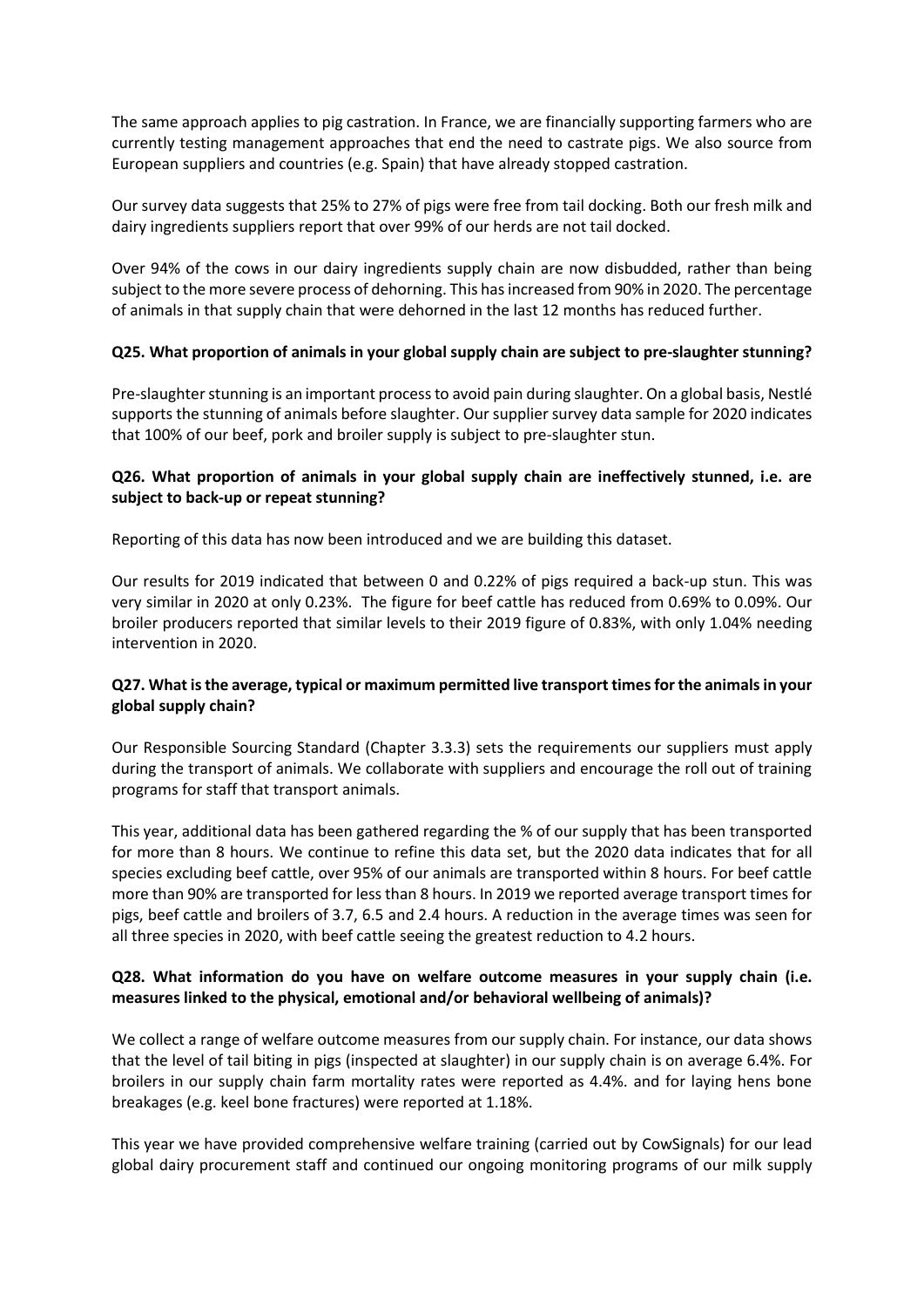chains. This investment is being seen in changes in our Outcome Measures data, e.g. our survey data suggests that for our fresh milk suppliers tail docking numbers are down from 0.8% to below 0.1% this year, and we have also seen the levels of enrichment provided for the dairy cows in these supply chains go up from 69% to 74% in 2020. For our dairy ingredients supply chains the level of severe lameness for cows is on average 2.75% which is also down on last year.

### **Q29. What do you report on regarding farm animal welfare?**

We report publicly on specific commitments, such as progress against our cage free commitment in Europe and the USA. Our annual farm animal welfare survey, carried out with our dairy, meat, poultry, and egg suppliers, provides more information.

# **Q30. What proportion of laying hens (for shell eggs and fresh/frozen products and ingredients) in your global supply chain are now cage-free?**

In Europe, since August 2020, 100% of our supply is Cage-Free. In the USA we also reached 100% of our supply being Cage-Free in 2020. Our latest survey indicates that we are continuing to move towards our 2025 commitment of sourcing 100% cage free eggs. The proportion of cage free globally has now increased to 70%. By 2025, our commitment is to reach 100%.

### **Q31. What proportion of the fresh/frozen pork products and ingredients that you use is sourced from pigs that are free from sow stalls?**

Our survey data suggests that, globally, 56% of our pork volume consumption comes from open sow housing systems (4 weeks after service), which is unchanged from last year.

As a company, we continue to support the adoption of open sow housing systems around the world. In Europe, Canada, and an increasing number of states in the United States, individual confinement of sows in stalls, more than 4 weeks after service, is illegal. This is not the case in other major pig producing countries, regions, and states.

# **Q32. What proportion of fresh/frozen milk or milk products and ingredients that you use is sourced from cows that are free from tethering?**

The adoption of free tethering dairy production systems varies by country and region. In developing countries, where farmers typically own only three or four cows, the use of tethering systems is still common practice.

In Indonesia, Nestlé is financially supporting the construction of a pilot for a free stall calve facility together with one of our dairy cooperative partners. This project aims to serve as a model and example for other dairy cooperatives and farmers to adopt free tethering systems.

Globally 90% of the milk volume we source directly from farmers comes from free tethering systems (similar to 92% reported last year). In the case of dairy ingredients, which we buy from suppliers in New Zealand, North America, and Europe, around 96% of the global volume we source comes from free tethering systems (a small improvement on the 95% reported last year).